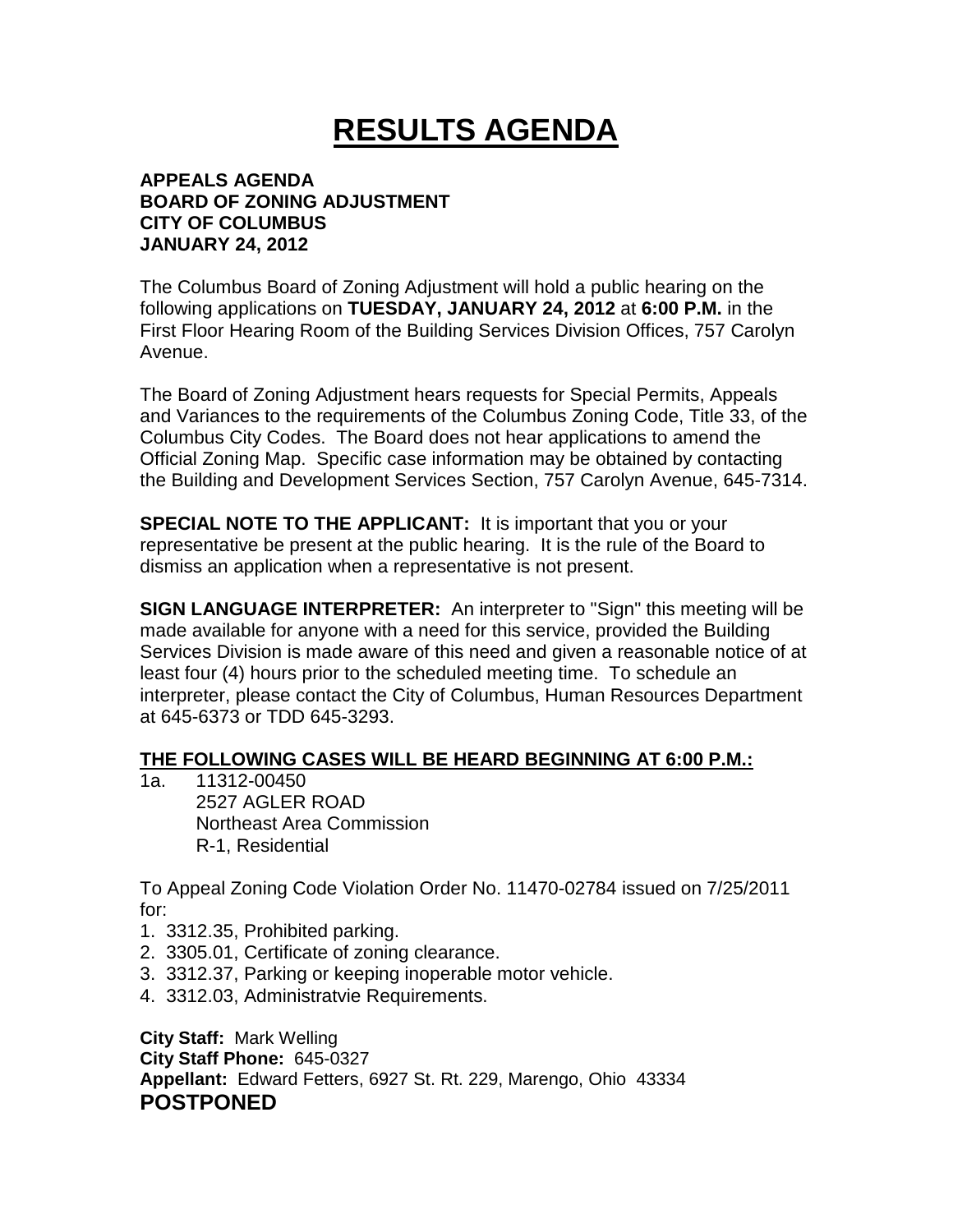**Owner:** Leonard F. Waldo, 3185 Vanatta Road, Columbus, Ohio 43011 **Attorney/Agent:** Phillip Lehmkuhl, Esq., 101 N. Mulberry Street, Mt. Vernon, Ohio 43050

1b. 11312-00440 2527 AGLER ROAD Northeast Area Commission R-1, Residential

To Appeal Zoning Code Violation Order No. 11470-02784 issued on 7/25/2011 for:

- 1. 3312.35, Prohibited parking.
- 2. 3305.01, Certificate of zoning clearance.
- 3. 3312.37, Parking or keeping inoperable motor vehicle.
- 4. 3312.03, Administratvie Requirements.

**City Staff:** Mark Welling **City Staff Phone:** 645-0327 **Appellant:** Leonard F. Waldo, 3185 Vanatta Road, Columbus, Ohio 43011 **Owner:** Same as appellant, , **Attorney/Agent:** Daniel J. Igoe, 4681 Winterset Drive, Columbus, Ohio 43220 **POSTPONED** 

2. 11312-00603 3722 KELLEN DRIVE No Commission SR, Suburban Residential

To Appeal Zoning Code Violation Order No. 11470-03094 issued on 10/17/2011 for:

1. 3305.01, Certificate of zoning clearance.

**City Staff:** Andy Baumann **City Staff Phone:** 645-7292 **Appellant:** Ryan Tolone, 3722 Kellen Dr., Gahanna, Ohio 43230 **Owner:** Same as appellant **ORDER UPHELD**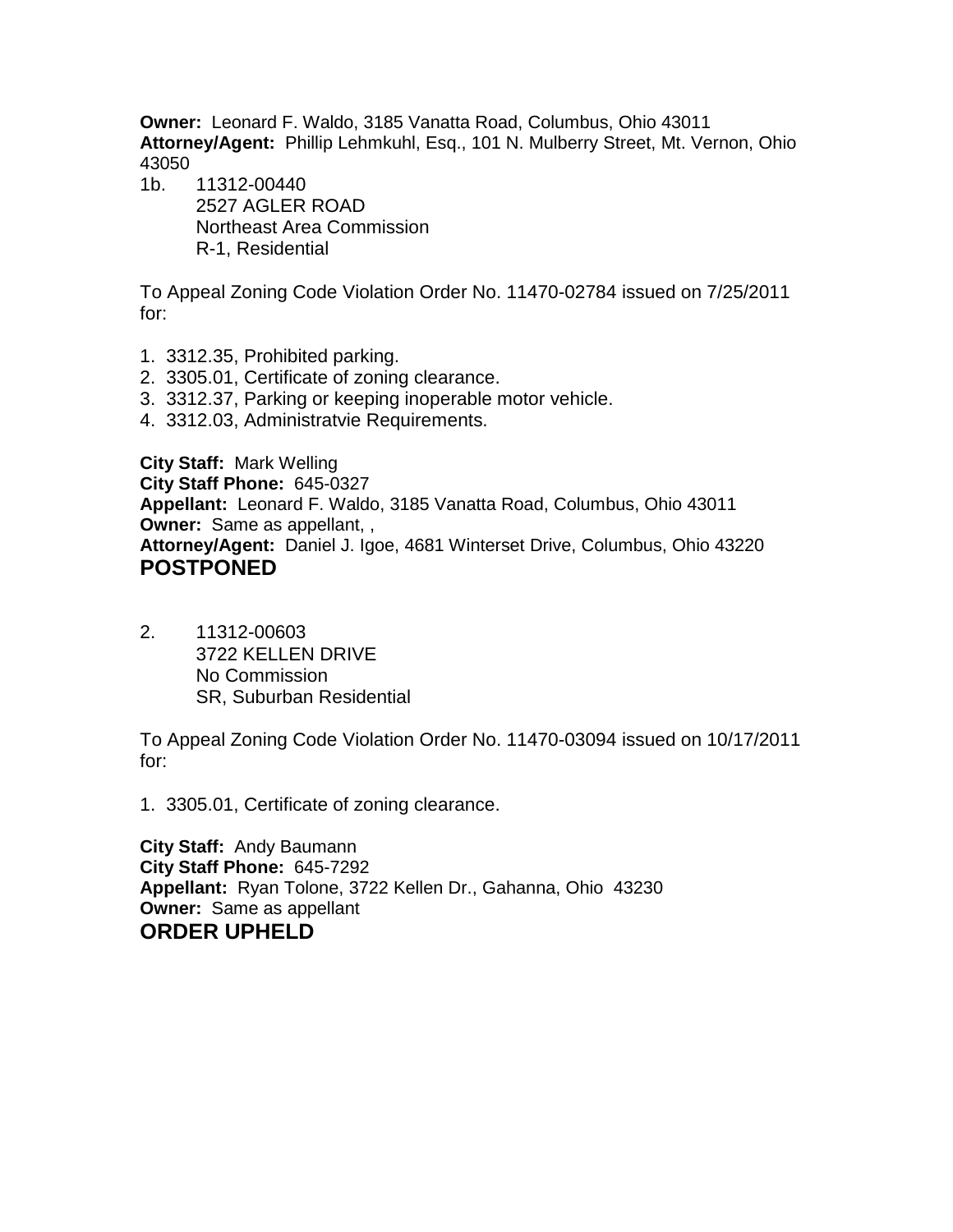## **AGENDA BOARD OF ZONING ADJUSTMENT CITY OF COLUMBUS, OHIO JANUARY 24, 2012**

The Columbus Board of Zoning Adjustment will hold a public hearing on the following applications on **TUESDAY, JANUARY 24, 2012** at **6:00 P.M.** in the First Floor Hearing Room of the Department of Building & Zoning Services, 757 Carolyn Avenue.

The Board of Zoning Adjustment hears requests for Special Permits, Appeals and Variances to the requirements of the Columbus Zoning Code, Title 33, of the Columbus City Codes. The Board does not hear applications to amend the Official Zoning Map. Specific case information may be obtained by contacting the Department of Building & Zoning Services, 757 Carolyn Avenue, 645-4522.

**SPECIAL NOTE TO THE APPLICANT:** It is important that you or your representative be present at the public hearing. It is the rule of the Board to dismiss an application when a representative is not present.

**SIGN LANGUAGE INTERPRETER:** An interpreter will be made available for anyone in need of this service. To request an interpreter, please contact the City of Columbus, Department of Building & Zoning Services at 645-4522 at least four (4) hours before the scheduled meeting time.

| $\mathbf 1$ . | <b>Application No.:</b>   | 11310-00593                                                |
|---------------|---------------------------|------------------------------------------------------------|
|               | <b>Location:</b>          | 259 NORTH 21ST STREET (43203), located on the west         |
|               |                           | side of North 21st Street, approximately 300 feet south of |
|               |                           | Mt. Vernon Ave.                                            |
|               |                           | Area Comm./Civic: Near East Area Commission                |
|               | <b>Existing Zoning:</b>   | R-2F, Residential District                                 |
|               | <b>Request:</b>           | Variance(s) to Section(s):                                 |
|               |                           | 3332.05, Area district lot width requirements              |
|               |                           | To reduce the lot width from 50 feet to 32 feet.           |
|               |                           | 3332.18, Basis for computing area                          |
|               |                           | To increase the lot coverage from 50% to                   |
|               |                           | 53.7%.                                                     |
|               | Proposal:                 | A small lot split.                                         |
|               | Applicant(s):             | Gregory M. Coney                                           |
|               |                           | 322 Carpenter Street                                       |
|               |                           | Columbus, Ohio 43205                                       |
|               | <b>Property Owner(s):</b> | <b>Columbus Housing Partnership</b>                        |
|               |                           | 562 E. Main Street                                         |
|               |                           | Columbus, Ohio 43215                                       |
|               | <b>Case Planner:</b>      | Jamie Freise, 645-6350                                     |
|               | E-mail:                   | JFFreise@Columbus.gov                                      |
|               | <b>ABLED</b>              |                                                            |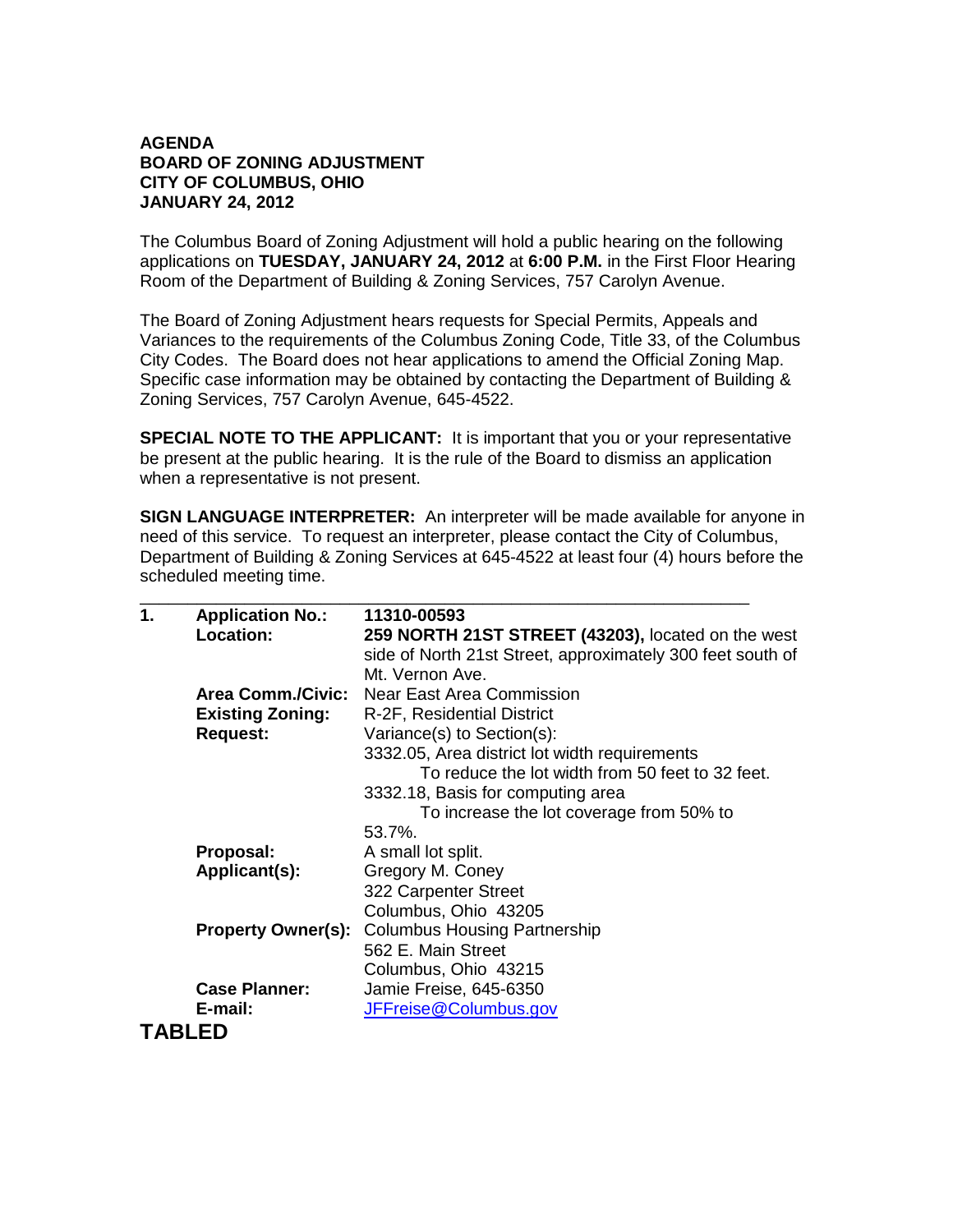| 2. | <b>Application No.:</b><br>Location: | 11310-00678<br>3343 MAIZE ROAD (43224), located on the west side of<br>Maize Road, approximately 120 feet north of Oakland Park<br>Ave. |
|----|--------------------------------------|-----------------------------------------------------------------------------------------------------------------------------------------|
|    | <b>Area Comm./Civic:</b>             | North Linden Area Commission                                                                                                            |
|    | <b>Existing Zoning:</b>              | R-3, Residential & C-1, Commercial District                                                                                             |
|    | <b>Request:</b>                      | Variance(s) to Section(s):                                                                                                              |
|    |                                      | 3312.49, Minimum numbers of parking spaces required.<br>To reduce the minimum number of automobile<br>parking spaces from 35 to 16.     |
|    |                                      | 3312.49, Minimum numbers of parking spaces required.<br>To reduce the minimum number of bicycle parking<br>spaces from 2 to 0.          |
|    | Proposal:                            | A change of use from retail and restaurant to a church.                                                                                 |
|    | Applicant(s):                        | Rose Oberst- Property Management                                                                                                        |
|    |                                      | 6420 E. Main Street                                                                                                                     |
|    |                                      | Reynoldsburg, Ohio 43068                                                                                                                |
|    | <b>Property Owner(s):</b>            | Ander FLP                                                                                                                               |
|    |                                      | 11640 Johnstown Road                                                                                                                    |
|    |                                      | New Albany, Ohio 43054                                                                                                                  |
|    | <b>Case Planner:</b>                 | Jamie Freise, 645-6350                                                                                                                  |
|    | E-mail:                              | JFFreise@Columbus.gov                                                                                                                   |
|    | <b>TABLED</b>                        |                                                                                                                                         |
| 3. | <b>Application No.:</b>              | 11311-00587                                                                                                                             |
|    | Location:                            | 1502 HARMON AVE. (43223), located on the east side of<br>Harmon Avenue, approximately 150 feet south of Emig<br>Road.                   |

 **Area Comm./Civic:** Southwest Area Commission

**Existing Zoning:** M, Manufacturing District<br>Request: Special Permit & Variance

Special Permit & Variance(s) to Section(s):

3389.07, Impound lot, junk yard or salvage yard. To permit a salvage yard.

3363.19, Location requirements.

To reduce the separation requirement of a more objectionable use to a residentially zoned use from 600 feet to 0 feet.

3363.27, Height and area regulations.

To reduce the separation requirement of a more objectionable use to a residentially zoned use from 600 feet to 0 feet.

3363.41, Storage.

To reduce the stored location of salvage materials to any residential property from 100 feet to 0 feet, to any street right of way from 30 feet to 0 feet, and to any lot lines from 20 feet to 0 feet and to not enclose the property with an unpierced fence or enclose the property with a green belt planting strip.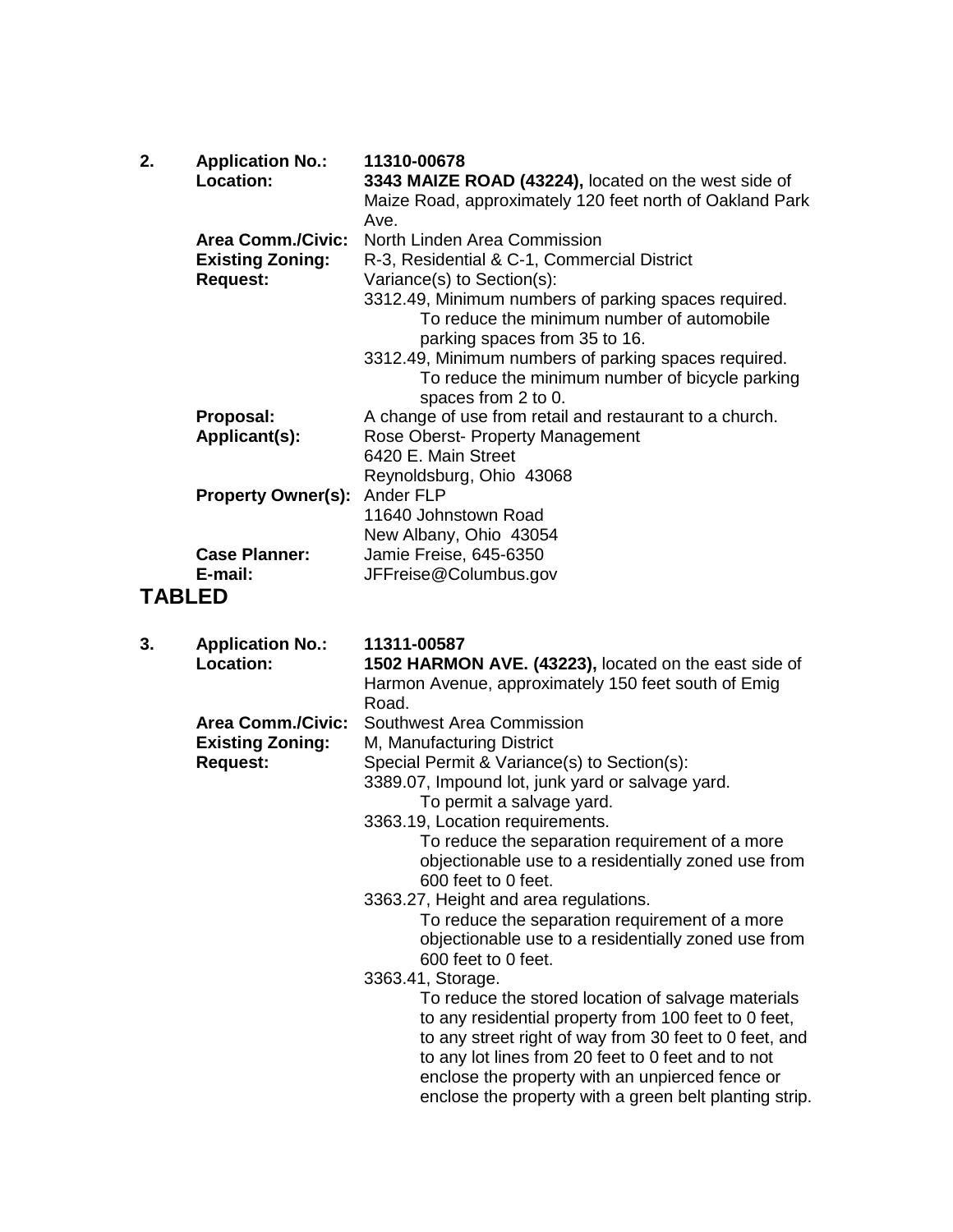|                            |                                                                        | 3392.12, Prohibited location.<br>To reduce the separation requirement of a more<br>objectionable use to a residentially zoned use from<br>600 feet to 0 feet.<br>3392.10, Performance requirements.<br>To not enclose the property with an unpierced<br>fence or enclose the property with a green belt<br>planting strip and to pile materials higher than 10<br>feet; for stockpile heights 30 feet and for<br>equipment, 80 feet.<br>3309.14, Height districts.<br>To allow equipment to be erected at 80 feet in a 35<br>feet district.                                                                                                                                                                    |
|----------------------------|------------------------------------------------------------------------|----------------------------------------------------------------------------------------------------------------------------------------------------------------------------------------------------------------------------------------------------------------------------------------------------------------------------------------------------------------------------------------------------------------------------------------------------------------------------------------------------------------------------------------------------------------------------------------------------------------------------------------------------------------------------------------------------------------|
|                            | Proposal:                                                              | To permit a mixing and proportioning concrete plant and<br>recycling of concrete products.                                                                                                                                                                                                                                                                                                                                                                                                                                                                                                                                                                                                                     |
|                            | Applicant(s):                                                          | Central Ready-Mix, LLC, c/o Jeffrey L. Brown, Smith &<br>Hale, LLC<br>37 West Broad Street, Ste 725                                                                                                                                                                                                                                                                                                                                                                                                                                                                                                                                                                                                            |
|                            | <b>Property Owner(s):</b>                                              | Columbus, Ohio 43215<br>1500 Harmon Avenue, LLC<br>3715 Rushmore Drive<br>Columbus, Ohio 43220                                                                                                                                                                                                                                                                                                                                                                                                                                                                                                                                                                                                                 |
|                            | <b>Case Planner:</b>                                                   | Jamie Freise, 645-6350                                                                                                                                                                                                                                                                                                                                                                                                                                                                                                                                                                                                                                                                                         |
| E-mail:<br><b>APPROVED</b> |                                                                        | JFFreise@Columbus.gov                                                                                                                                                                                                                                                                                                                                                                                                                                                                                                                                                                                                                                                                                          |
| 4.                         | <b>Application No.:</b><br><b>Location:</b>                            | 11311-00617<br>4252 TRURO STATION ROAD (43232), located at the<br>northwest corner of Hamilton Road and Truro Station<br>Road.                                                                                                                                                                                                                                                                                                                                                                                                                                                                                                                                                                                 |
|                            | <b>Area Comm./Civic:</b><br><b>Existing Zoning:</b><br><b>Request:</b> | <b>Sotheast Community Coalition</b><br>M-1, Manufacturing District<br>Special Permit & Variance(s) to Section(s):<br>3389.07, Impound lot, junk yard or salvage yard.<br>To permit a salvage yard.<br>3392.10, Performance requirements.<br>To not enclose the property with an unpierced<br>fence or enclose the property with a green belt<br>planting strip and to increase the allowable height<br>of stacked materials from 10 feet to 14 feet.<br>3392.12, Prohibited location.<br>To reduce the separation requirement of a more<br>objectionable use to a residentially zoned use from<br>600 feet to 0 feet.<br>3363.19, Location requirements.<br>To reduce the distance of a manufacturing use to a |

 3363.27, Height and area regulations. To reduce the distance of a manufacturing use to a residential zoning district from 600 feet to 0 feet.

residential zoning district from 600 feet to 0 feet.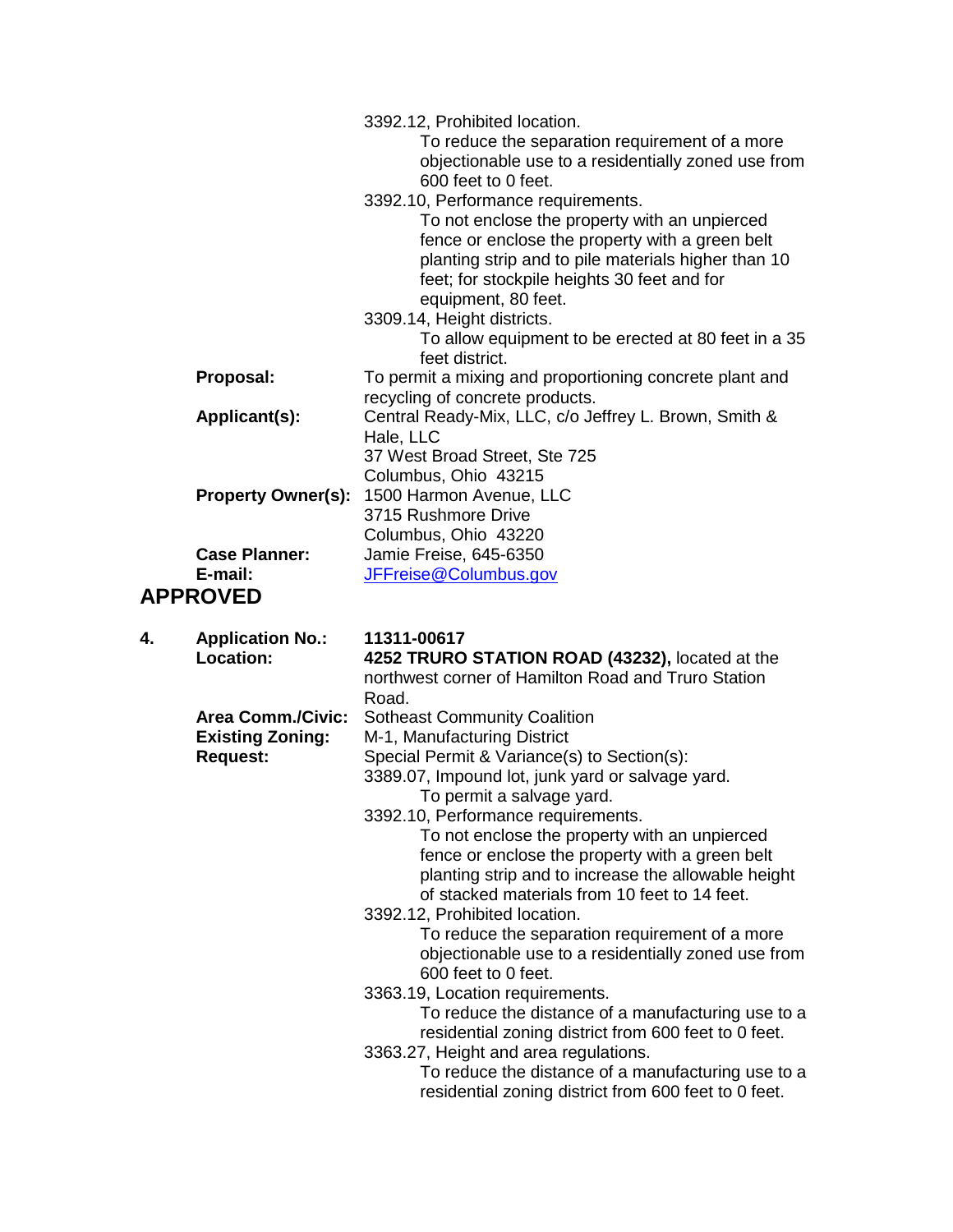|    | Proposal:<br>Applicant(s):<br><b>Property Owner(s):</b><br><b>Case Planner:</b><br>E-mail:<br><b>APPROVED</b> | To permit a concrete mixing and proportioning plant.<br>Central Ready-Mix, LLC, c/o Johnthan C. Lippert, LLC<br>550 S. Main Street<br>Monroe, Ohio 45050<br>Central Ready Mix, LLC<br>550 S. Main Street<br>Monroe, Ohio 45050<br>Jamie Freise, 645-6350<br>JFFreise@Columbus.gov |
|----|---------------------------------------------------------------------------------------------------------------|-----------------------------------------------------------------------------------------------------------------------------------------------------------------------------------------------------------------------------------------------------------------------------------|
| 5. | <b>Application No.:</b><br>Location:                                                                          | 11310-00495<br>5453 REDWOOD ROAD (43229), located on the west side                                                                                                                                                                                                                |
|    |                                                                                                               | of Redwood Rd., approximately 222 ft. north of<br>Sandalwood Pl.                                                                                                                                                                                                                  |
|    | <b>Area Comm./Civic:</b>                                                                                      | <b>Northland Community Council</b>                                                                                                                                                                                                                                                |
|    | <b>Existing Zoning:</b>                                                                                       | SR, Suburban Residential District                                                                                                                                                                                                                                                 |
|    | <b>Request:</b>                                                                                               | Variance to Section:<br>3312.27, Parking setback line.                                                                                                                                                                                                                            |
|    |                                                                                                               | To reduce the minimum setback for parking from 25                                                                                                                                                                                                                                 |
|    | Proposal:                                                                                                     | ft. to $7$ ft.<br>To reduce the required parking setback and to legalize an                                                                                                                                                                                                       |
|    |                                                                                                               | approximate 266 sq. ft. driveway expansion.                                                                                                                                                                                                                                       |
|    | Applicant(s):                                                                                                 | David E. & Mary B. Jones<br>5433 Redwood Rd.                                                                                                                                                                                                                                      |
|    |                                                                                                               | Columbus, Ohio 43229                                                                                                                                                                                                                                                              |
|    | <b>Property Owner(s):</b>                                                                                     | Same as applicant.                                                                                                                                                                                                                                                                |
|    | <b>Case Planner:</b><br>E-mail:                                                                               | Dave Reiss, 645-7973<br>DJReiss@Columbus.gov                                                                                                                                                                                                                                      |
|    | <b>APPROVED</b>                                                                                               |                                                                                                                                                                                                                                                                                   |
|    |                                                                                                               |                                                                                                                                                                                                                                                                                   |
| 6. | <b>Application No.:</b>                                                                                       | 11310-00498                                                                                                                                                                                                                                                                       |
|    | Location:                                                                                                     | 1398-1400 NORTH HIGH STREET (43215), located at the<br>northeast corner of North High Street and East 7th                                                                                                                                                                         |
|    |                                                                                                               | Avenue.                                                                                                                                                                                                                                                                           |
|    | <b>Area Comm./Civic:</b>                                                                                      | University Area Commission                                                                                                                                                                                                                                                        |
|    | <b>Existing Zoning:</b><br><b>Request:</b>                                                                    | C-4, Commercial District<br>Variance(s) to Section(s):                                                                                                                                                                                                                            |
|    |                                                                                                               | 3309.14, Height districts.                                                                                                                                                                                                                                                        |
|    |                                                                                                               | To increase the allowable height for a building from<br>35 feet to 75 feet.                                                                                                                                                                                                       |
|    |                                                                                                               | 3372.605(E), Building design standards.                                                                                                                                                                                                                                           |
|    |                                                                                                               | To allow open air windows on the upper story                                                                                                                                                                                                                                      |
|    | Proposal:                                                                                                     | windows.<br>To construct 86 apartments atop parking and ground-floor                                                                                                                                                                                                              |
|    |                                                                                                               | retail space to be anchored by a pharmacy.                                                                                                                                                                                                                                        |
|    | Applicant(s):                                                                                                 | Kohr Royer Griffith<br>1480 Dublin Road                                                                                                                                                                                                                                           |